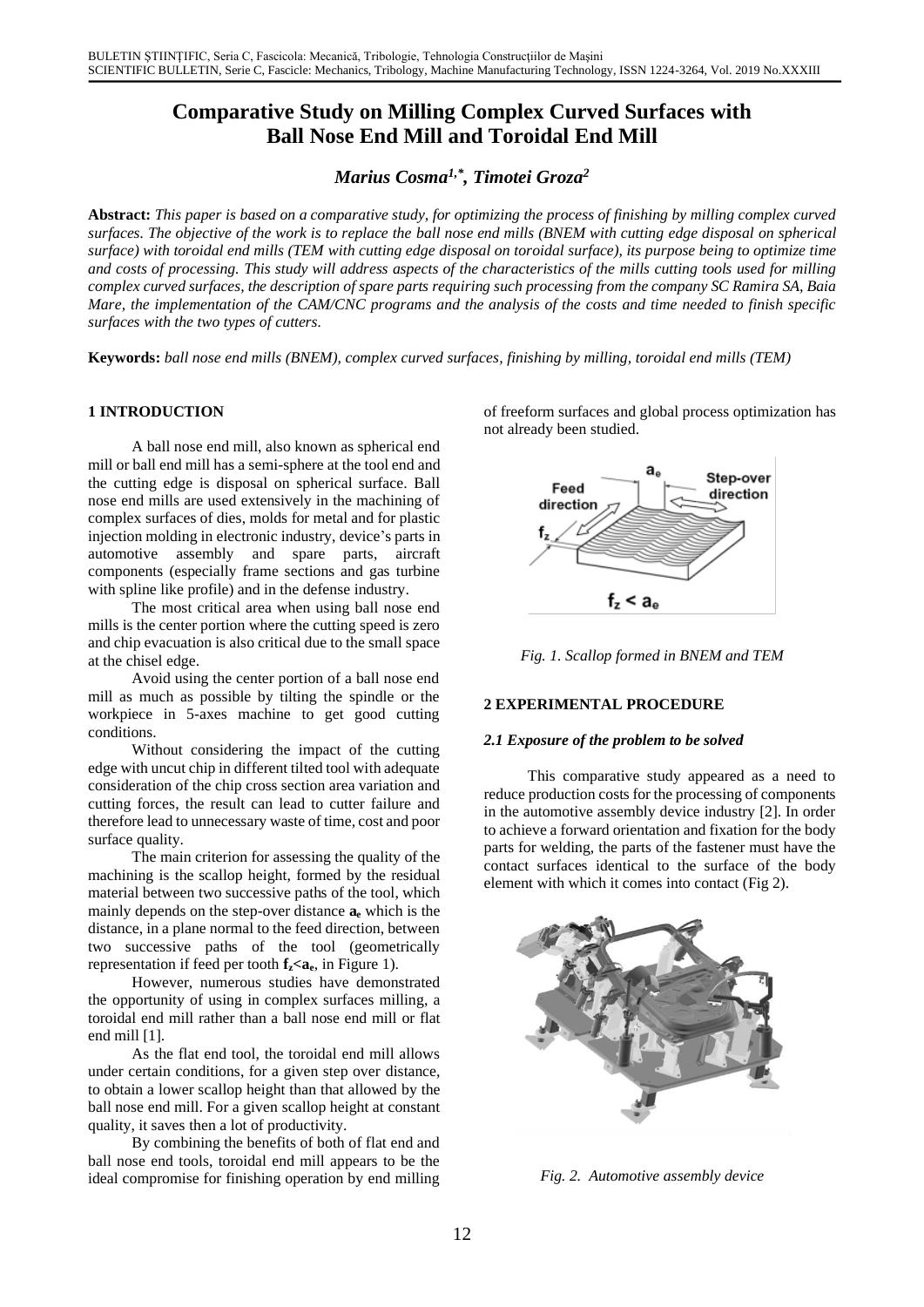Examples of component parts from assembly devices that guide and fix body parts are shown in figure 3, where complex curved surfaces are marked with CCS.



*Fig. 3. Parts from assembly devices*

The final milling of these parts is currently done with BNEM and the large number of tools passes on the curved surface necessary to obtain a surface with low roughness (surface that no longer requires manual finishing) determines to the use of a large number of milling tools and a very high CNC 5 axes machine time with important costs in the production process.

## *2.2 Experimental workpiece, tools and CNC center*

To carry out the experiment, a test workpiece C45 steel – DIN 17200 – EN 10083 Standard, (Fig. 4) was designed to have complex concave and convex surfaces to cover a wide range of surfaces.



*Fig. 4. Experimental workpiece*

Surface processing was done with metal carbide mills of the same diameter D=10 mm from Iscar company [3], having the characteristics of Figure 5.



*Fig. 5. Cutting tools*

Processing of the test workpieces was done on a milling center in 5 axes, model Okuma MU-400VA with the following main characteristics:

- maximum travels on axes:  $X = 762$  mm

 $Y = 460$  mm  $Z = 460$  mm  $A = -110^{\circ}$  to  $+20^{\circ}$  $C = 360^{\circ}$ 

- maximum spindle speed 1500 rot/min

- maximum feed speed on X, Y, and Z is 32000 mm/min.

## *2.3 Cutting parameters and conditions employed*

For the finishing processing, the same cutting parameters were established for both cutters in accordance with the Iscar manufacturer's recommendations, as follows:

- cutting speed  $v_c = 220$  (m/min)
- tool diameter  $D = 10$  (mm)
- spindle speed  $n = 7003$  (rpm)
- feed per tooth  $f_z = 0.05$  (mm/tooth)
- axial depth of cut  $a_p = 0.15$  (mm)
- step over  $a_e = 0.15$  (mm)

The main differences between these tools are:

- BNEM -teeth number  $z = 2$ 
	- feed speed  $v_f = n z f_z = 716$  mm/min
	- recommended tool life  $T = 360$  min
	- processing time/piece  $t = 45$  min 42 sec
	- price/tool =  $85.3 \text{ } \in$
	- $-$  tool live = 360 min
- TEM teeth number  $z = 6$ 
	- feed speed  $v_f = n z f_z = 2100$  mm/min
	- processing time/piece  $t = 15$  min 11 sec
	- price/tool =  $85.3 \text{ } \in$
	- price tool holder =  $100 \text{ } \in$
	- $-$  tool live  $= 420$  min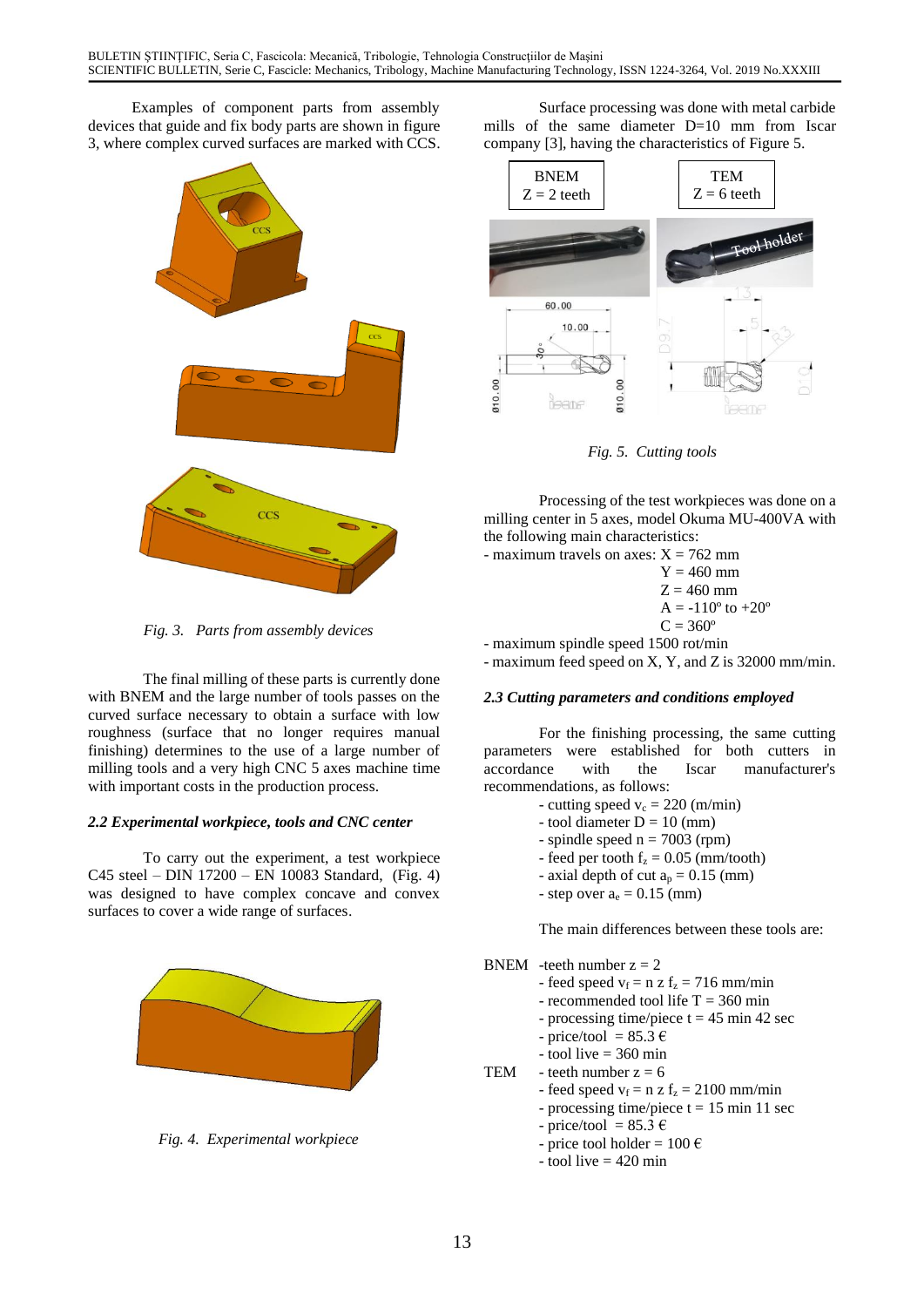The CNC program for milling the complex curved surface was developed with the help of PowerMill 2020 software, used predominantly in Ramira CAM programming department, having numerous processing strategies and a high speed of generating processing trajectories and some aspects of the program are shown in Figure 6.



*Fig. 6. CAM aspects in PowerMill 2020*

To avoid cutting with the tip of the tool at BNEM and getting contact in the mean area of the toroidal cutting edge of TEM with the processed surface, was adopted, for booth tools, an angle of inclination of 30 degrees of the axis of the tool from the normal surface in perpendicular direction of the feed direction (Fig. 7).



*Fig. 7. BNEM and TEM tools positions*

## **3 EXPERIMENTAL RESULTS AND DISCUSSIONS**

In the experimental study, two identical test pieces were processed using roughing, semi-finishing and finishing phases. The study follows only the last finishing phase in which the tools with the above

geometry and the cutting parameters adopted from the tool manufacturer's catalogue were used.

The experiment recorded the processing time required for surface finishing and the roughness resulting from the processing in the two situations subject to comparison. The results obtained from measurements of Ra roughness are centralized in Table 1 and the microscopic image of the finished surfaces in Figure 8.

|                 | <b>BNEM</b> | TEM             |  |
|-----------------|-------------|-----------------|--|
| <b>Tool</b>     | Ra (µm)     | $Ra$ ( $\mu$ m) |  |
| Measured values | 0.603       | 0.826           |  |
|                 | 0.686       | 0.747           |  |
|                 | 0.463       | 0.691           |  |
|                 | 0.564       | 0.832           |  |
|                 | 0.559       | 0.647           |  |
|                 | 0.645       | 0.567           |  |
|                 | 0.631       | 0.615           |  |
|                 | 0.595       | 0.719           |  |
|                 | 0.478       | 0.650           |  |
|                 | 0.519       | 0.904           |  |
| Average value   | 0.574       | 0.720           |  |

*Table 1. Surface roughness*



*Fig. 8. BNEM and TEM microscop surface images*

As a result of the processing, it was found that a surface with a better roughness in the BNEM milling, Ra=0.574 μm, compared to the TEM milling the resulting roughness being Ra=0.720 μm. Analyzing the two values of roughness, it was found that one of the factors influencing this difference in the value of roughness is the difference in the radius of the cutting edge on the two different surfaces (BNEM – spherical - R=5mm and TEM - toroidal - R=3mm, Fig.5). This difference in roughness is accepted because it falls within the technical conditions of execution of these complex curved surfaces, which is Ra=0.8 μm.

The significant results of this test were in the direction of the processing cost for the two types of tools. For the determination of cost differences, the costs of acquisitions (tools and tool holder) and the actual costs of processing on the CNC center were taken into account. The cost of the BNEM tool is 85.3  $\epsilon$ , for TEM is 77.8  $\epsilon$ but it is also necessary to purchase a tool holder whose cost is  $100 \text{ }\epsilon$  for all next TEM tools (in normal use).